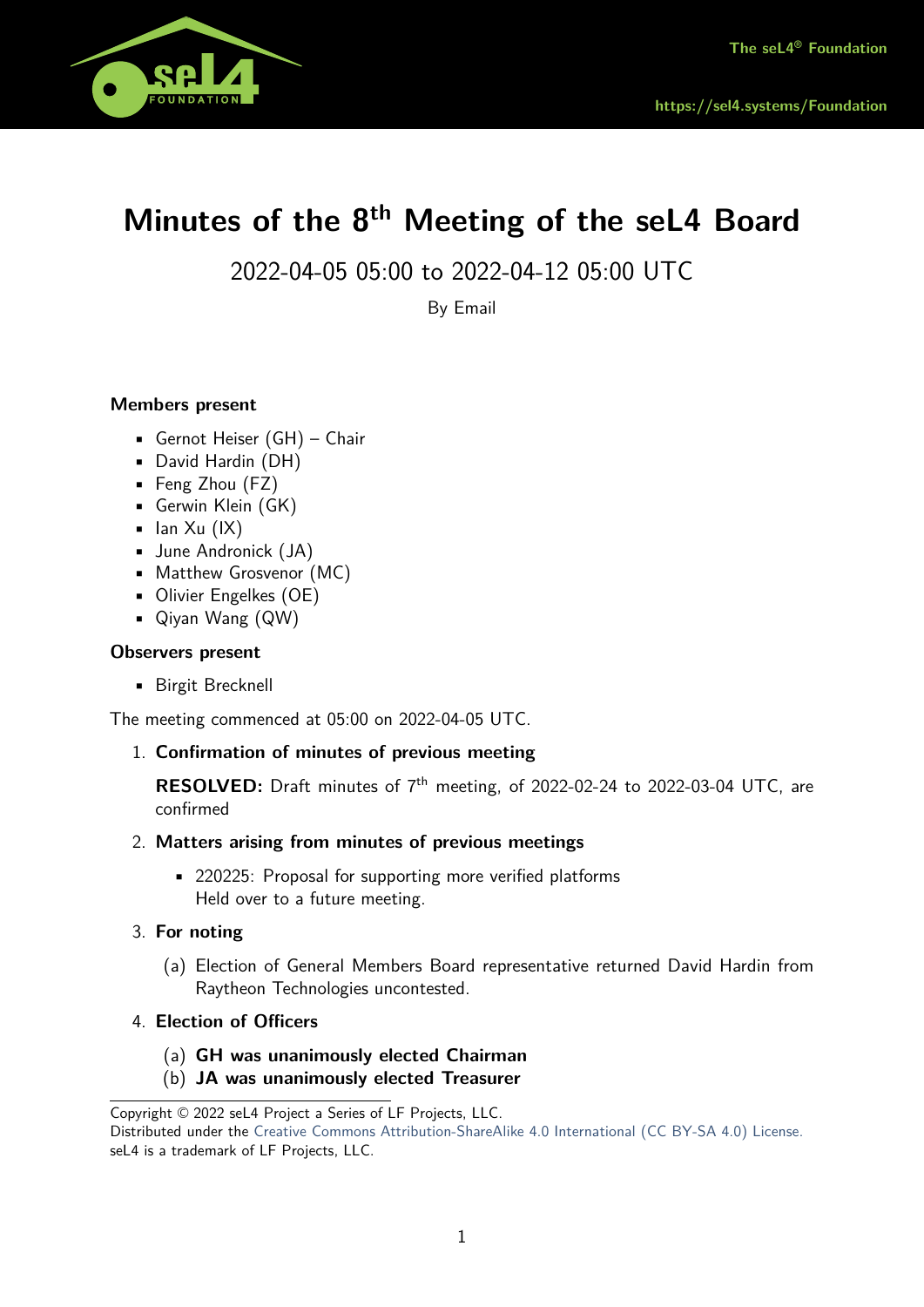## 5. **Board committees and membership:**

**RESOLVED:** The Board committees continue as follows:

- Compliance Committee (CC)
	- **–** Members: GH, JA, GK
- Outreach Committee (OC)
	- **–** Members: GH, JA, DH
- Marketing Committee (MC)
	- **–** Members: GH, JA

Committees may co-opt members from the Foundation membership as appropriate.

## 6. **Planning for seL4 Summit**

The Board received and discussed JA's update on the planning for the seL4 Summit, planned for October in Europe.

# 7. **Budget**

JA presented the revised 2022 budget, amendments from the previously approved budget being:

- authorisation of expenses for the seL4 Summit
- authorisation to direct donations to specific "big ticket" verification items according to the wishes of the donors, to be contracted to Proofcraft.

JA and GK declared an interest in the "big ticket" verification items, as well as some previously approved budget items affecting Proofcraft.

GH declared an interest in previously approved budget items affecting UNSW.

**RESOLVED:** The 2022 budget is approved as proposed.

# 8. **Future meetings**

A future meeting will discuss strategy, including the proposal (220225) for more verified platforms. A meeting will likely be held at the Summit. Other meetings will be called on demand. The meetings may be held by zoom or email.

# 9. **AOB**

GH informed the Board that since the commencement of the meeting he was informed that the seL4 trademark has been registered in the USA.

No further issues were raised.

The meeting closed at 05:00 on 2022-04-12 UTC.

| From        | Item |    | Owner Status | Action                                          |
|-------------|------|----|--------------|-------------------------------------------------|
| 22-02-25 11 |      | GK | <b>TBD</b>   | Proposal for supporting more verified platforms |

# **ACTION SUMMARY**

## **Meeting Attendance**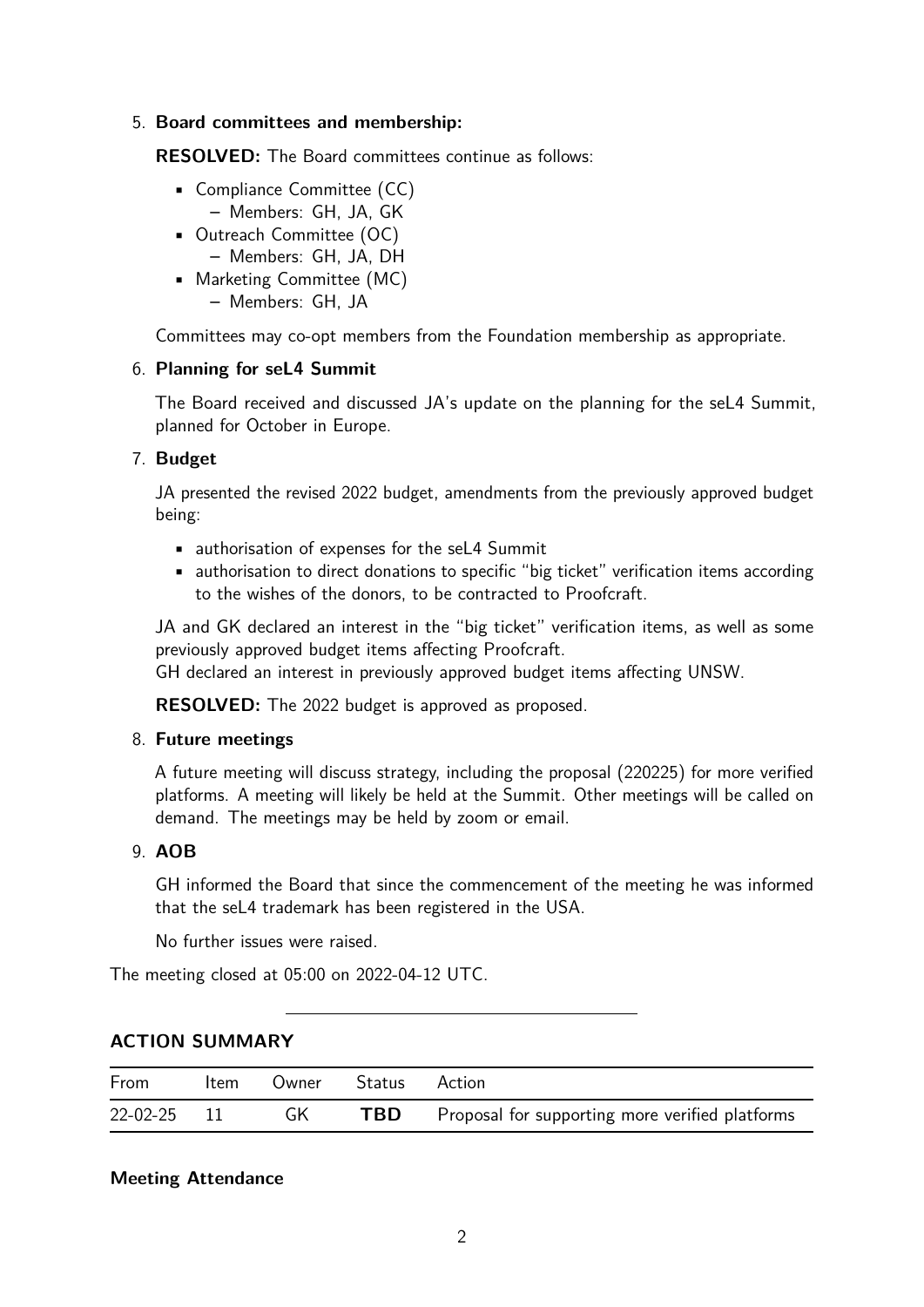Current financial year, starting 2022-01-01:

| Name              | Eligible       | Attended      |
|-------------------|----------------|---------------|
| Gernot Heiser     | 2              | 2             |
| June Andronick    | 2              | 2             |
| Olivier Engelkes  | 2              | 2             |
| Matthew Grosvenor | 2              | 1             |
| David Hardin      | $\overline{2}$ | 2             |
| Gerwin Klein      | 2              | 2             |
| Qiyan Wang        | 2              | $\mathcal{P}$ |
| lan Xu            | 2              | 2             |
| Feng Zhou         | 2              | 2             |

## **Acronyms**

**TS** The Trustworthy Systems research group at UNSW Sydney

**LF** The Linux® Foundation

**TSC** The Technical Steering Committee of the seL4 Foundation

**CC** The Compliance Committee of the seL4 Foundation

**OC** The Outreach Committee of the seL4 Foundation

**MC** The Marketing Committee of the seL4 Foundation

**ATTACHMENTS:** Budget on next page